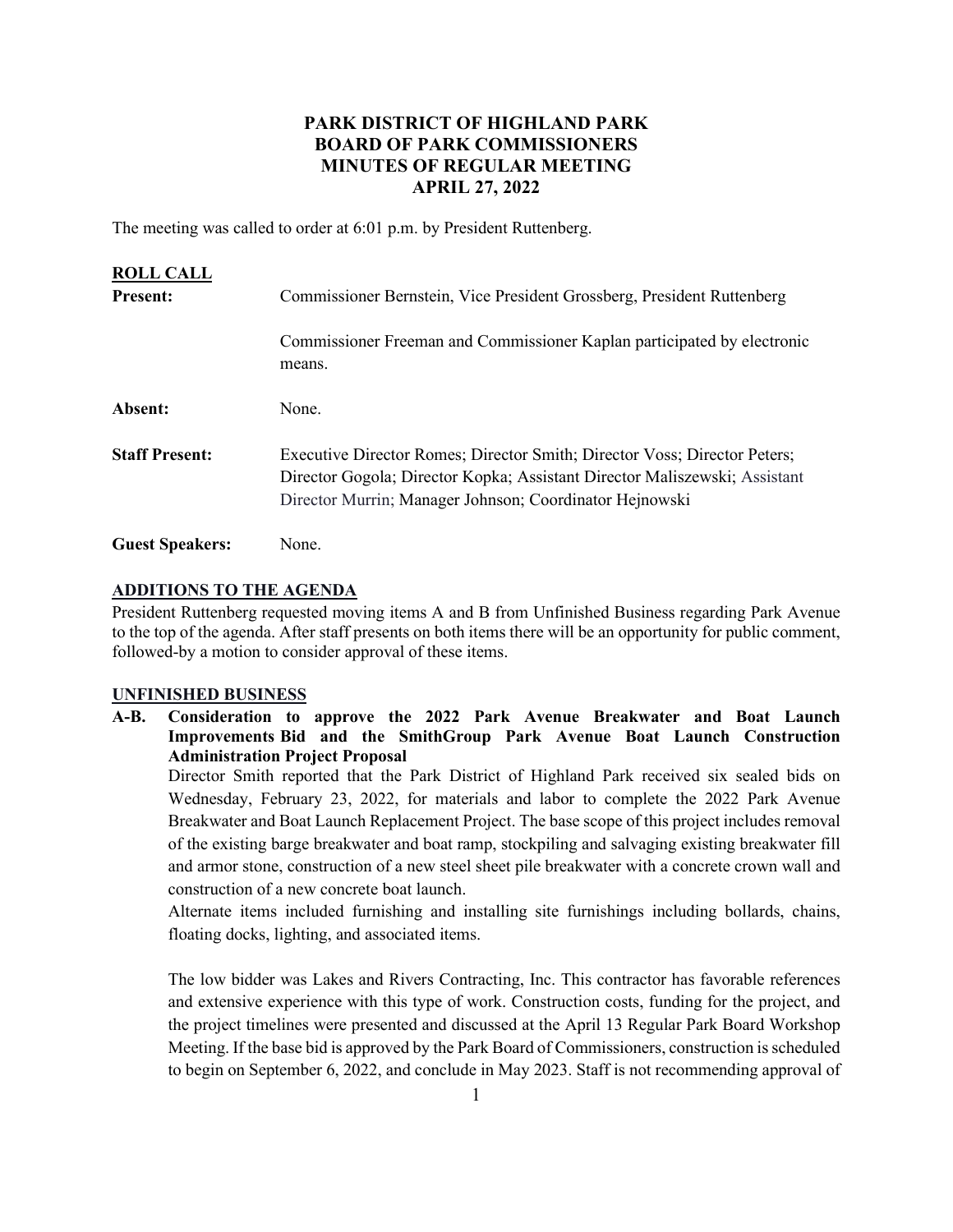alternate items at this time as the Park District has applied for a grant to support funding for these items in the amount of \$200,000 which will not be announced until Fall 2022. If the Base Bid is approved, Construction Alternates will need to be bid in Fall 2022 and considered for approval by the Park Board in early 2023.

Staff recommends that the Park Board of Commissioners approves the base bid from Lakes and Rivers Contracting, Inc. for the 2022 Park Avenue Boat Launch Project and authorizes the Executive Director to enter an agreement in the amount of \$2,221,890. Likewise, staff recommends that the Park Board authorizes the Executive Director to enter into an agreement with SmithGroup for the Park Avenue Boat Launch Construction Administration Project Proposal in the amount of \$68,000.

## **PUBLIC COMMENT FOR ITEMS ON THE AGENDA**

## *Jean Sogin*

## *1092 Wade Street, Highland Park*

She congratulated the community for raising \$400,000 in donations for this project. special thanks to the anonymous donor for the \$100,000 matching donation, the Parks Foundation, Director Gogola, Director Carr, and Commissioner Freeman.

## *Peter Mordini*

## *1853 Sheahen Court, Highland Park*

It has been 7 years on this adventure. Thanked Board Members and City Councilmen for donating to this cause. Special thanks to the Park Board of Commissioners and staff for working together to pull this off. Requested a standing ovation for PDHP Board and Staff.

## *Lynn West*

## *1900 Green Bay Road, Highland Park*

Has been a realtor for many years and knows this will be a real asset to the community. Thanks to everyone who is bringing new things with property values and new opportunities to the citizens of Highland Park.

## *Steve Knapp*

## *700 College Place, Highland Park, IL*

Looks great, seems like money is there. Huge pouring out of personal money from over 600 people. Hopes the Park Board does the right thing and votes in favor. The community has spoke and are all looking forward to it.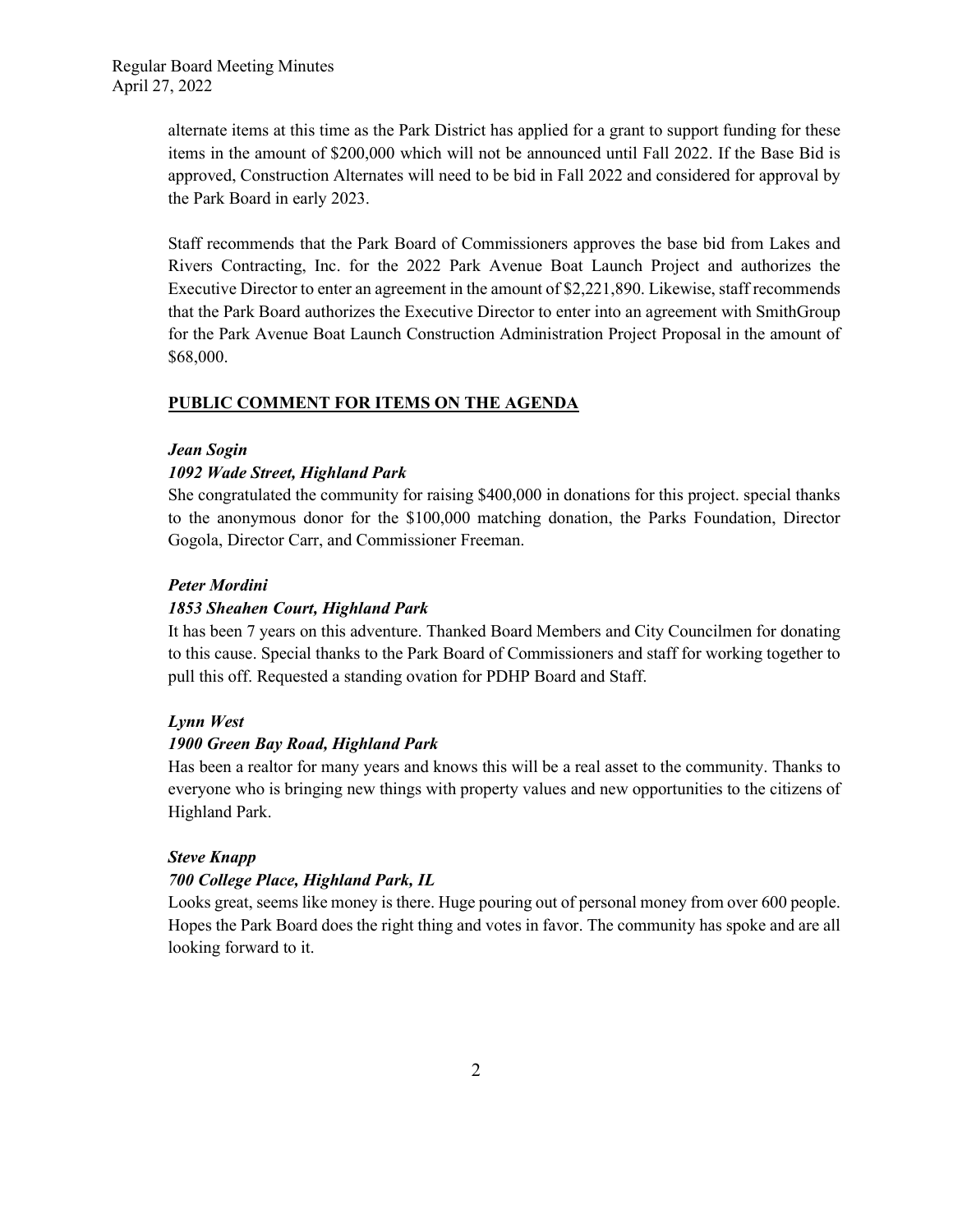Regular Board Meeting Minutes April 27, 2022

#### *Alan Cohen*

### *1822 N. Lynn Avenue, Highland Park*

About to move back to Highland Park, largely due to the NSYC and the Park Avenue Beach and Boating Facility. Hopes the Park Board votes in favor.

#### *Laura Knapp*

### *700 College Place, Highland Park*

Commodore of the NSYC. On behalf of the NSYC thanked the Park Board and staff for making project a reality. There are over 400 members who utilize the site. Would not be able to offer classes without the protection of the breakwater. Thanked the community for their donations.

### *Wes Madara*

### *349 Vine Avenue, Highland Park*

Thanked everyone. Moved to Highland Park 4 years ago and one of the big factors was the access to the lake and boating facilities. While it is a big investment and a lot of funding, it is great to see the community and users for this facility really step up and make this monetary support to get project moving forward and hopefully a strong yes vote tonight.

#### *Josh Nugent*

### *2229 Saint Johns Avenue, Highland Park*

Moved to Highland Park for access to the lakefront. Recently joined NSYC to take fully advantage of lakefront. Thinks continue access to Lake Michigan is vital to the growth of the community.

Commissioner Bernstein reported that this has been a difficult vote. He supported the project when it was originally \$900,000, and when it increased to \$1.5 million. Since then, the project has ballooned to over \$2 million. Staff has done a tremendous job addressing ongoing issues with facilities and parks. He is immensely proud of the five-year capital plan that he, the rest of the Park Board, and staff have worked diligently on. As a reminder, the five-year capital plan has a 6th tier for unfunded projects. Personally, he would prefer to fund those projects before this one, specifically the locker rooms at the RCHP and the athletic fields. However, he recognizes the passion of the community for this facility, as it was exhibited by the level of support and the number of people who donated to the cause. He recognized the arduous work of staff, the Parks Foundation, and the community who donated to this project. Last fall, he would have voted against this project. However, after reviewing the financial model developed by staff to reimburse costs, he felt it was realistic. Weighing the equities in regard to this, it was very hard to vote yes. However, he wants to acknowledge the persuasive skills of his fellow Commissioners, as they converted his vote to a yes.

Commissioner Freeman thanked everyone for their arduous work.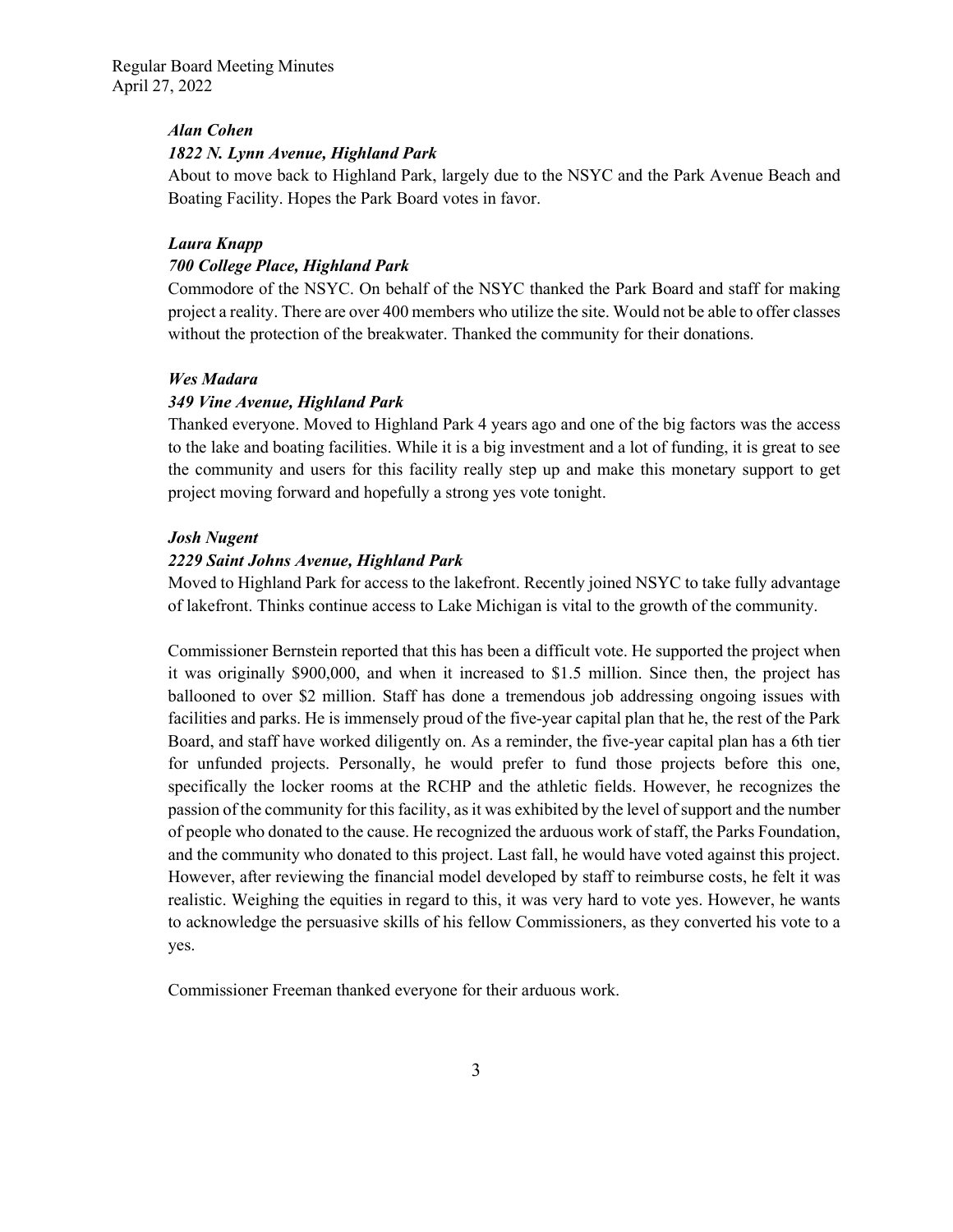Vice President Grossberg feels that this project is a revenue-generating, forward-looking, beach protecting, community center project that is the heart of our lakefront. He cannot imagine another project that completes so many of our goals as a Park District. He wholeheartedly supports the project.

Commissioner Freeman thanked everyone for their arduous work.

A motion was made by Commissioner Kaplan, seconded by Vice President Grossberg to approve the base bid from Lakes and Rivers Contracting, Inc. for the 2022 Park Avenue Boat Launch Project, and authorize the Executive Director to enter an agreement in the amount of \$2,221,890.

## **Roll Call:**

| Aye:     | Commissioner Bernstein, Commissioner Freeman, Commissioner Kaplan, Vice<br><b>President Grossberg</b> |
|----------|-------------------------------------------------------------------------------------------------------|
| Nay:     | <b>President Ruttenberg</b>                                                                           |
| Absent:  | None                                                                                                  |
| Abstain: | None                                                                                                  |

## **Motion Carried**

A motion was made by Commissioner Bernstein, seconded by Vice President Grossberg authorizing the Executive Director to enter into an agreement with SmithGroup for the Park Avenue Boat Launch Construction Administration Project Proposal in the amount of \$68,000.

## **Roll Call:**

| Aye:                  | Commissioner Bernstein, Commissioner Freeman, Commissioner Kaplan, Vice<br>President Grossberg, President Ruttenberg |  |
|-----------------------|----------------------------------------------------------------------------------------------------------------------|--|
| Nay:                  | None                                                                                                                 |  |
| Absent:               | None                                                                                                                 |  |
| Abstain:              | None                                                                                                                 |  |
| <b>Motion Carried</b> |                                                                                                                      |  |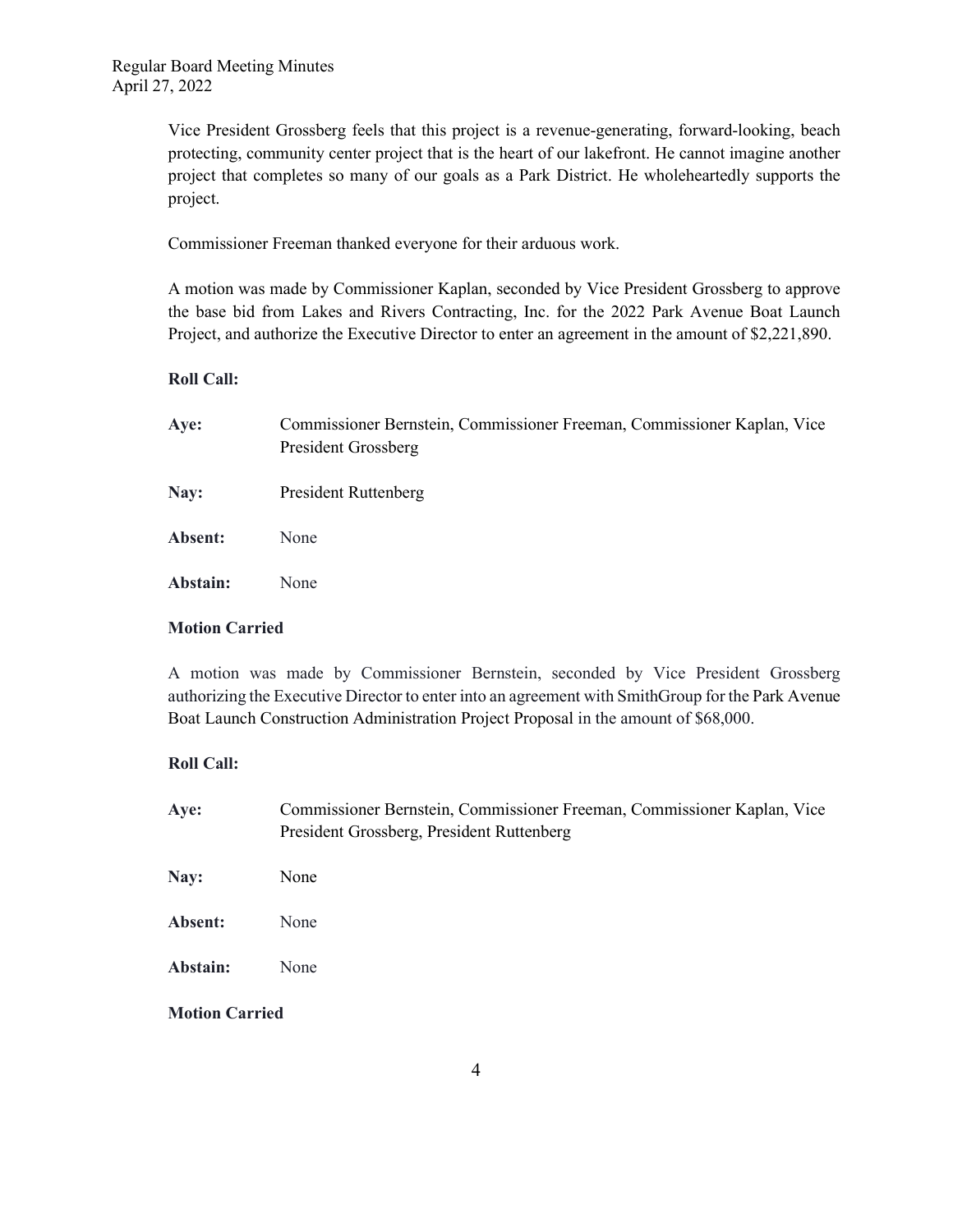**C. Consideration to approve the Moraine Park Path Improvement Project Rebid** President Ruttenberg reported that this item is being deferred to the May 11 Workshop Meeting.

### **CONSENT AGENDA**

A motion was made by Commissioner Bernstein, seconded by Vice President Grossberg to approve the Minutes from the March 9, 2022 Workshop Meeting, the Minutes from the March 30, 2022 Regular Board Meeting, the 2022 Park Avenue Dredging Project, the 2022 Lakefront Security Services Request for Proposals, the 2022 Heller Nature Center Entrance Improvements Project Bid, the Recreation Center of Highland Park Mechanical Engineering Proposal, and Bills and Payroll in the amount of \$1,779,324.50

### **Roll Call:**

**Aye:** Commissioner Bernstein, Commissioner Freeman, Commissioner Kaplan, Vice President Grossberg, President Ruttenberg **Nay:** None

**Absent:** None **Abstain:** None

## **Motion Carried**

## **FINANCIAL FORECASTS AND TREASURER'S REPORT**

## *Operations (General and Recreation Funds) Budget vs. Actual*

Director Peters reported that as of March 31, 2022, the Park District revenues are trending higher than budgeted. The Park District budgeted \$1.7 million in revenue. Actual revenues are \$2.4 million, which is a \$640,000 surplus. Conversely, The District budgeted \$3.7 million in expenses. Actual expenses are a little over \$3 million, for a savings of \$658,000. She reminded the Park Board As a result the Park District has a little under a \$1.3million surplus. When compared to the pre-COVID years (2017-2019), the District has a \$215,789 surplus.

## *Conclusion*

As of March 31, 2022, West Ridge Center has a \$107,000 surplus due to early childhood enrichment programs, Centennial Ice Arena has a \$113,000 surplus with both gymnastics and ice programming surpassing budgeted enrollment figures by 100 participants each, Athletics has a \$43,000 surplus due to additional participants in travel baseball, martial arts and basketball, Aquatics has a \$12,000 surplus due to swim lessons, and Recreation has a \$9,000 surplus due to open gym usage. The District received over \$200,000 in Replacement Taxes. Typically, the District receives \$300,000 annually in Replacement Taxes, so the bulk was received in the first quarter of the year. Lastly, there is a \$350,000 savings in salaries and wages due to open positions, as well as correlating insurance and retirement. Overall, the Park District is in a very favorable position at the end of the first quarter.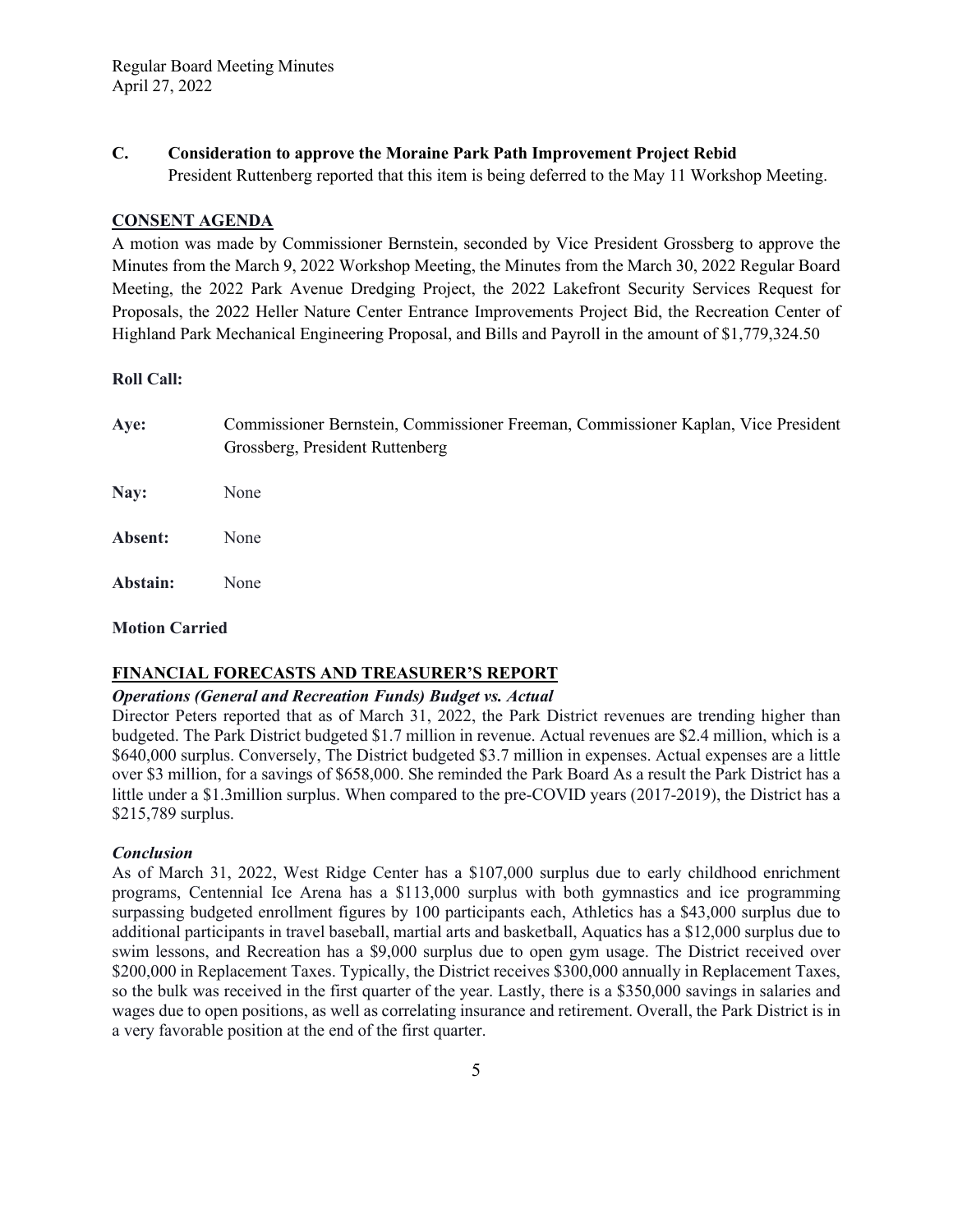## **NEW BUSINESS**

### **A. Parks Foundation**

Director Gogola reported that at the Annual Meeting two new members were elected to the Board. Rafael Labrador will remain President and Tom Decker will remain Treasurer. The new Secretary is Jennifer Tier. There were no changes to the Fundraising, Governance, Marketing, and Finance Committees with the Parks Foundation. Meetings were scheduled for next year and will occur on the third Tuesday of every month at 6:00 p.m.

Assistant Director Maliszewski reported that the Travel Baseball program, held a kickoff event on Sunday, April 24 at Centennial Ice Arena. The results were fantastic. The event is intended to kick off the season for families of all age groups in a fun and social setting while raising donations to enhance the District's athletic fields and facilities. The silent auction raised \$2,900. These donations will cover the first bill from Gewalt Hamilton Associates who are developing construction documents for the proposed renovation at Fink Baseball Field. He commended Manager DiVincenzo and Manager Sassorossi who played a huge part in the event.

## **B. Board Committee Updates**

At the April 13 Facility and Recreation Committee Meeting, the Park Board Commissioners met with the principal architect at Holabird and Root to discuss conceptual planning for the West Ridge Park and Site Project.

At the April 20 Lakefront, Parks, and Natural Areas Committee Meeting staff provided an update on the Moraine Fencing Improvement Project which is intended to address access control for patrons who visit Moraine Beach. Based on staff's findings, the Committee favored the option to continue messaging that the beach is open for all patrons and will be entirely open for off-leash dogs.

Staff provided an update on Sunset Woods Park Playground, including landscaping and signage plans. The project remains under budget, with an anticipated grand opening in June of 2022.

Staff also provided an update on the welcome signage at Sunset Woods Park and the incorporation of the Sheahen Woods history.

At the April 20 Finance Committee Meeting staff provided an update on the Dectron Mechanical System at the Recreation Center of Highland Park pool which is budgeted to be replaced in 2023.

Staff also reviewed the April bid results which were up for approval this evening.

### **C. Director's Report**

Executive Director Romes shared a list of May public Meetings.

Staff are working with a consultant to update the District's Strategic Plan. The process begins with redefining our values. Due to everything that has occurred over the last two years we are taking an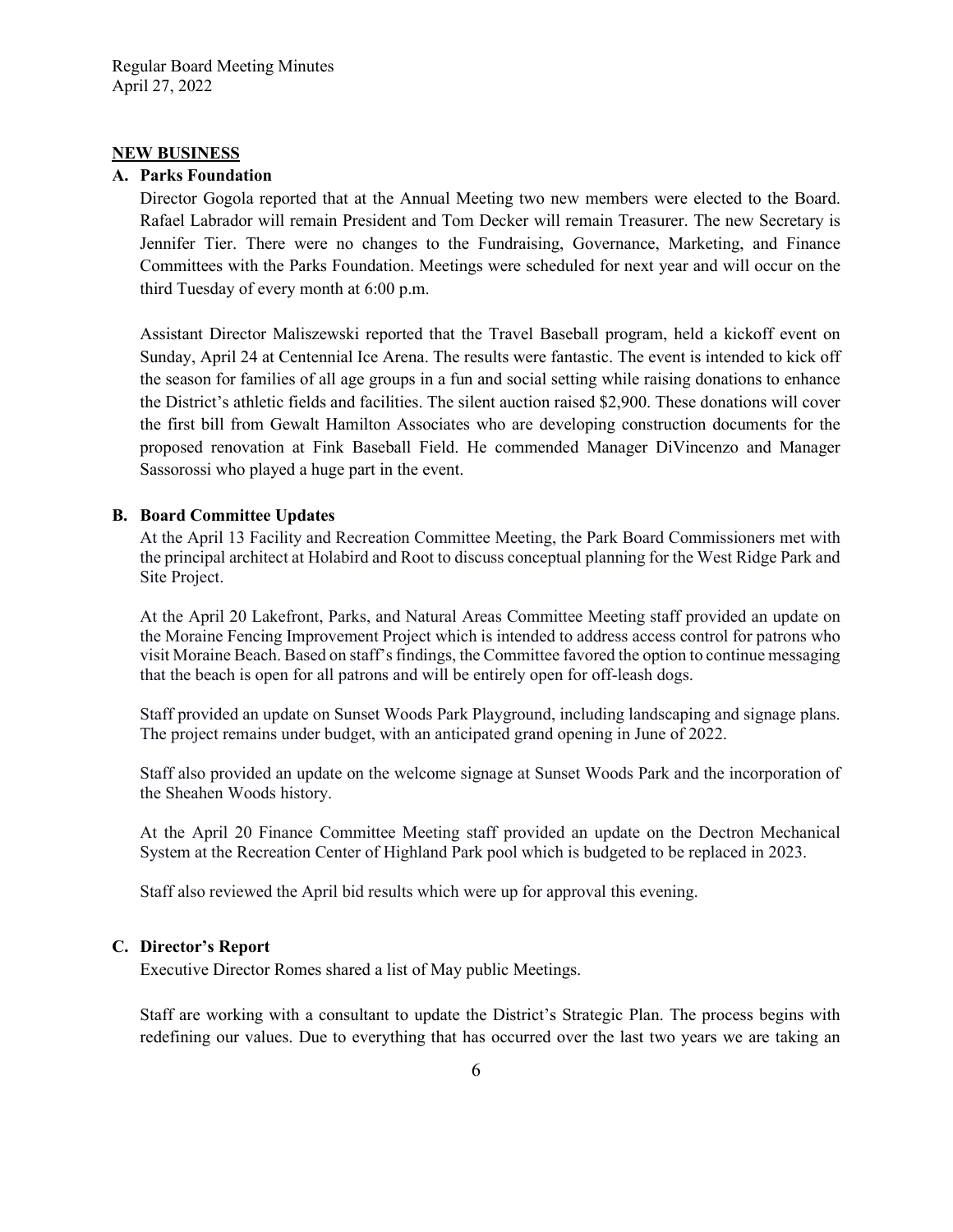opportunity to engage staff, the Board, and the community to establish a list of values, specifically what you value most about the Park District and what do people hope that the Park District becomes as we look forward to the future. That feedback will materialize into values that will be used to provide future direction. The next steps will be to take those values and embed them into our culture and our strategy. From there, staff will be hired and evaluated based on their ability to incorporate these values into their performance. The Park Board will continue receiving updates.

Executive Director Romes shared a list of upcoming events including the Daddy Daughter Dance this Saturday, April 30 from 5:30 – 7:00 p.m. at the Recreation Center of Highland Park. This is a sold-out event with 130 couples (290 individuals) registered. Family Golf Day is this Saturday, April 30 – Sunday, May 1 from 10:00 – 12:00 p.m. at the Highland Park Golf Learning Center. This is a free clinic, which allows families to try golf, ask questions about short game techniques, full swing, rules of the game, and get started in golf. On Sunday, May 1 the Highland Park Figure Skating Club is hosting its first annual Skate-A-Thon fundraising event to raise funds for lighting and other rink enhancements. On Sunday, May 8 the District is offering a Mother's Day Yoga and Mimosa from 8:30 – 12:00 p.m. at the Rosewood Interpretive Center. Two classes are available  $8:30 - 10:00$  a.m. or  $10:00 - 12:00$  p.m. Lastly, the Ice Show is Thursday, May 12 – Saturday, May 14 at Centennial Ice Arena. The theme this year is Peace, Love, and Skate. Over 75 performers of all ages perform in this annual event across all three days. Ticket sales began on April 26 for Ice Show Soloists, Ice Show Participant Tickets went on sale on April 27, and Ice Show General Public Tickets go on sale on May 2 at 9:00 a.m.

Summer programming was released for viewing Friday, April 29. Resident registration begins Wednesday, May 4 at 7:00 a.m.

## **D. ParkSchool and General Recreation Update**

Manager Nichols reported that in 2017, NSSD112 announced kindergarten would be moving from parttime programming to full-time programming which would impact the Park District's enrichment classes. Through committee meetings, focus groups, and research, the decision was made to move our enrichment programming into a formalized ParkSchool program that launched in the Fall of 2019. ParkSchool was built on six fundamentals: STREAM, Friendship, Nature, Independence, Skills, and Confidence. A lot are indicative of a ParkSchool preschool/nursery school program, however, what sets the Park District of Highland Park apart from some of those is our attention to STREAM which includes recreation and nature as we partner with Heller Nature Center to bring that unique feature to our ParkSchool students.

Currently, we have three excellent new teachers closely followed by three wonderful aides at the West Ridge Center, as well as two staff that are running Heller Nature Center ParkSchool program. This year programs are split by age, and she is pleased to report that enrollment numbers look great, and staff has received positive feedback from the community. When compared to 2021, the program had a \$147,978 year-end surplus. As of today, our 2022 program has a \$138,195 surplus which places the program in a favorable position as we move forward.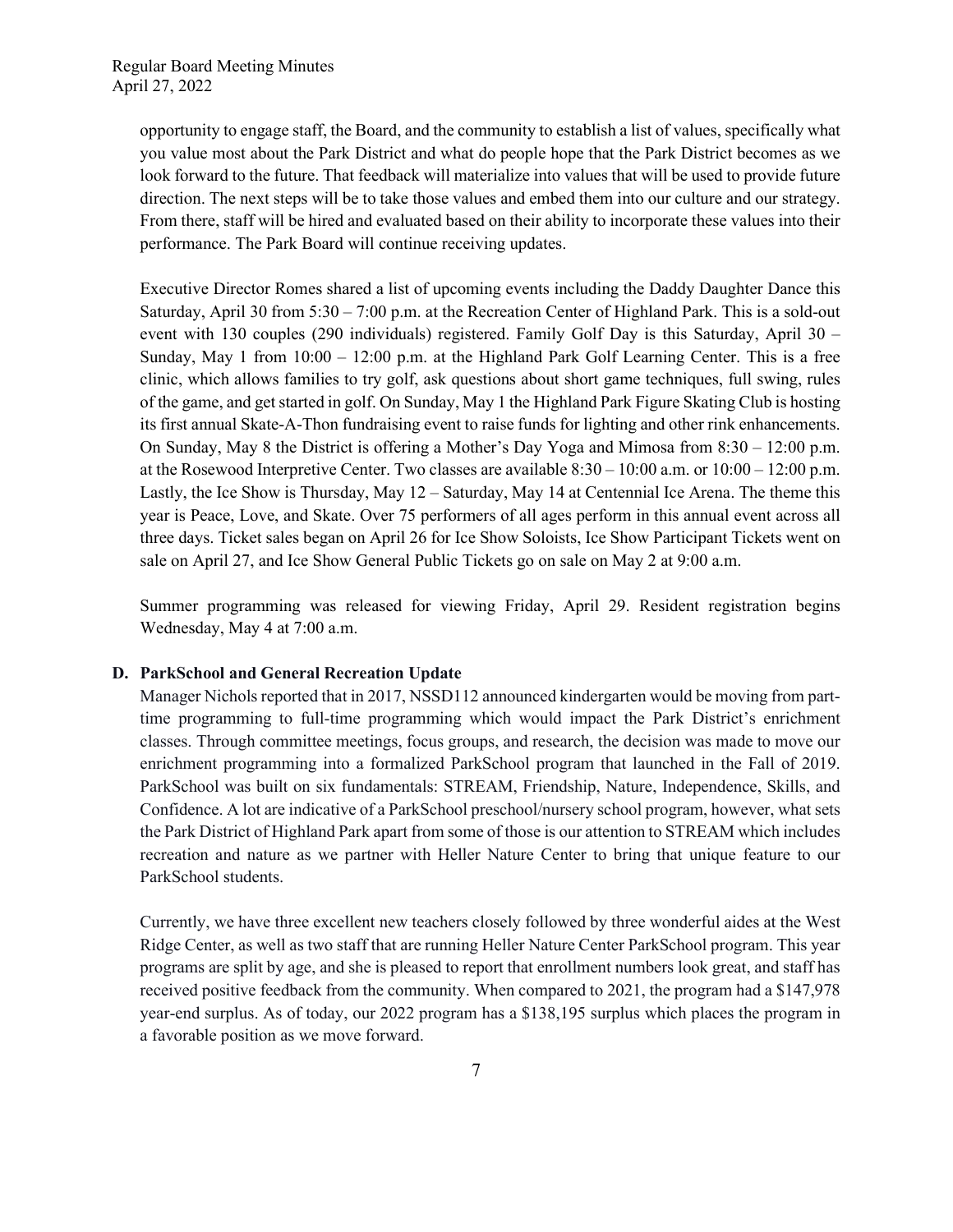Beginning in the Fall of 2022, ParkSchool will present some enhancements to the community including:

- Full year registration with more consistency and longer days.
- Focus on school readiness, enrichment, and core social emotional learning tools.
- Optional recreational program called ParkSchool Plus.
- Early Childhood Enrichment programs.

### **E. Board Comments**

None.

### **OPEN TO THE PUBLIC TO ADDRESS THE BOARD**

## *Heather Redisch*

## *280 Poplar Road, Highland Park*

Parent of three girls, ages 12, 10 and 7. All three daughters have attended Park District classes from toddlerhood all the way through ParkSchool. Have participated in Park District summer camps, take tennis 2-3 times a week at Deer Creek and spend 5+ days a week at Centennial. Skated at Centennial throughout childhood. Compared to other community rinks Centennial is much too small to serve both figure skating and hockey communities. Some other communities have two rinks. These are the rinks that community members support at least twice a week to seek additional ice time for our children. That is taking money out of our community and reinvesting in others. Parents, coaches, and kids are not proud of the facility we have. They go to other facilities and are constantly reminded at how little the Park District has reinvested back into Centennial. Absolutely appreciates new compressor that was replaced a few years ago if the compressor were not replaced Centennial would have closed. The Park District has only been reactive to necessary updates, never initiative-taking. There is an unspoken competition between hockey and figure skating that does not make for a collaborative culture from either side. An additional rink would allow the hockey players and figure skaters to coexist, and even more may create the opportunity to unite and raise money for Centennial. From a revenue perspective, the studio rink would create an additional revenue stream for the Park District. The gymnastics revenue will continue to be captured in a different location, and depending on the location, size and investment, there may be even a greater return as the current facility clearly needs its own updates. It has unfortunately a reputation for at least the last 10 years of being too small, run down, outdated, which deters many gymnasts in the community to go as far as Vernon Hills for instruction on a daily basis. A studio rink would also provide Centennial the opportunity to host more impressive competitions, showcases, and hockey tournaments. It would allow to hold birthday parties where children can navigate safely around the ice privately instead of dodging hockey players, figure skaters and older more aggressive children on public ice. These are just some of the reasons expanding Centennial would be incredible for our community. I have waited 35 years to get this studio rink back. Nothing would make our skaters, parents and community members feel a sense of pride in showing your support back to them and finally investing in a rink that has deserved love and attention in far too long.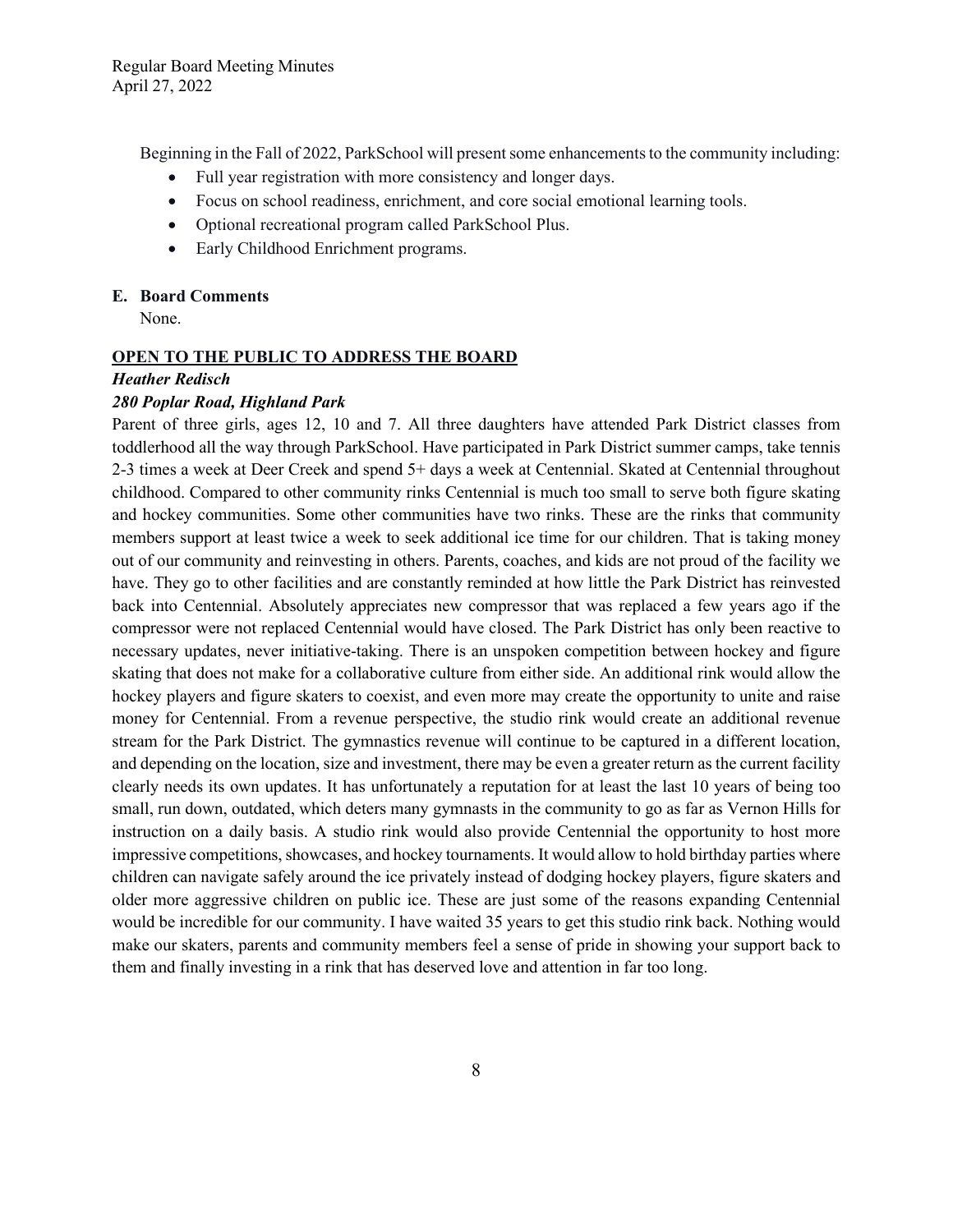# *Jamie and Liv Klein 675 Wake Robin Lane, Highland Park*

Four children attended ParkSchool. Grew up in Northbrook and skated at Sports Complex. Now lives in Highland Park and it was an automatic for daughter to skate at Centennial, but it is a different environment. Would like to see improved things. Thinks there is so much opportunity with kids coming into figure skating as there is a lot of energy. Has two sons that play travel hockey with Falcons, so she understands both issues. Knows there is lot of stuff that goes into how Falcon's purchase ice from Park District. Does believe that a second rink would ultimately be better for both figure skating and hockey.

Commissioner Bernstein reported that the District is spending over \$2 million for renovations at Centennial Ice Arena, so the Park Board would like this community to utilize the Parks Foundation to supplement additional funds.

President Ruttenberg stated that the Park Board and staff are undertaking a planning process for West Ridge. And part of that planning process there is the possibility or probability of moving gymnastics to a new facility at West Ridge. If gymnastics is relocated this allows for discussion to potentially restore the studio rink.

# *Chris Lee 1089 Ridge Road, Highland Park*

Have lived in Highland Park 15 years. As an ice-skating mom and has been driving to every rink possible? In ice skating unlike other sports, you can only get better if you have ice time.

Commissioner Bernstein would like to recognize our Olympic Athlete coming out of the figure skating program.

Commissioner Bernstein reported that he is the father of a figure skater. He requested that this issue be presented at the Facility and Recreation Committee Meeting.

Vice President Grossberg would like to make a connection to the Parks Foundation to help groups like this make their dreams come true.

President Ruttenberg reported that the District is undertaking a planning process for West Ridge Center and Park, so there are discussions of relocating gymnastics here, which would mean the studio rink would be restored. The Park Board is taking their concerns seriously, reporting that these discussions are in the planning process.

Vice President Grossberg and President Ruttenberg requested that Heather and Jamie connect with Executive Director Romes.